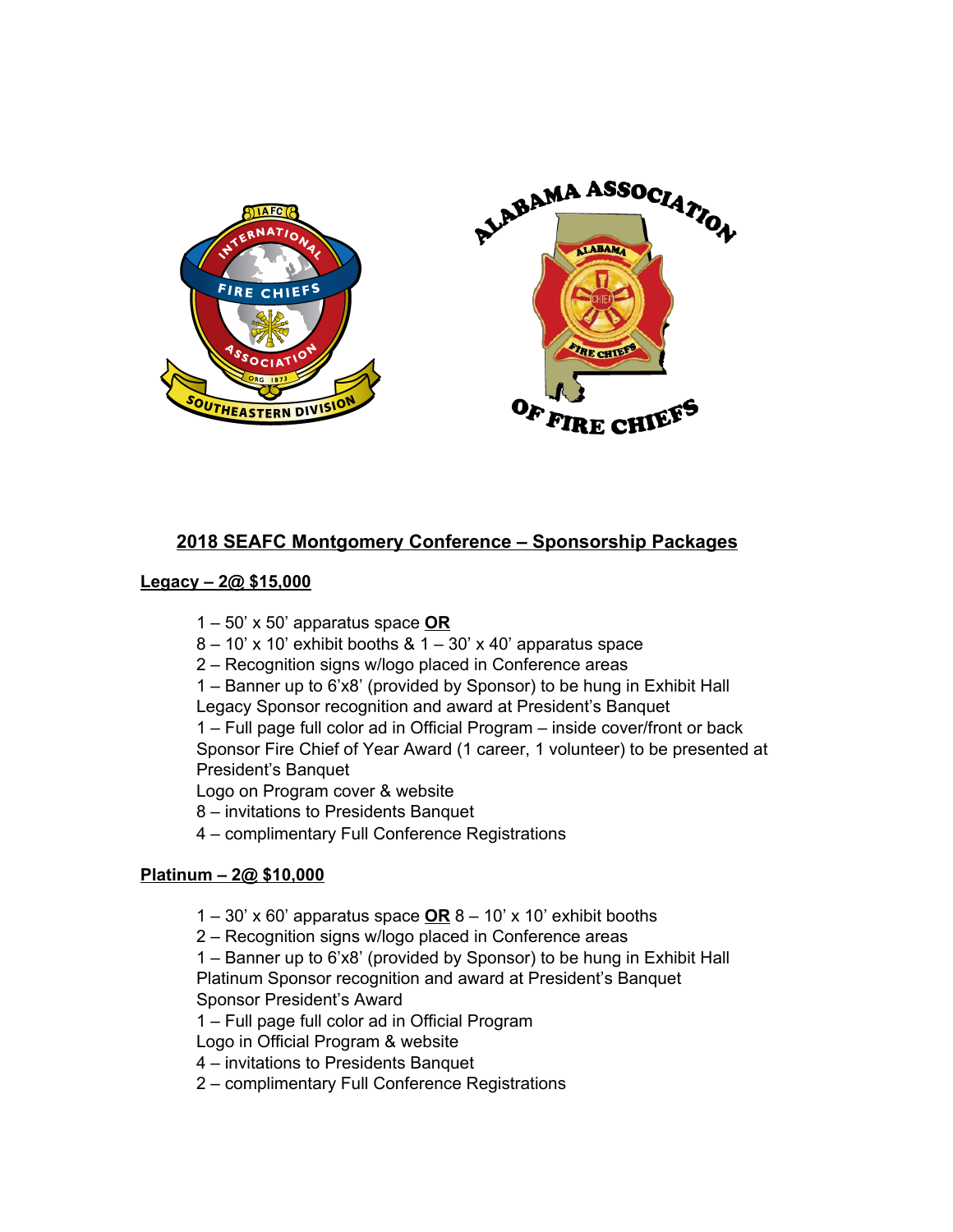#### **Gold – 4@ \$5,000**

1 – 25' x 30' apparatus space **OR** 4 - 10' x 10' exhibit booths

2 – Recognition signs w/logo placed in Conference areas

1 – Banner up to 4'x5' (provided by Sponsor) to be hung in Exhibit Hall Gold Sponsor recognition and award at President's Banquet

Sponsor additional Award of Meritorious Service (TBD)

2 – invitations to Presidents Banquet

Option to purchase reduced rate Full Conference Registration

1 – Half-page full color ad in Official Program + website advertisement

#### **Silver – 5@ \$2,000**

 $1 - 10'$  x 10' exhibit booth

2 – Recognition signs w/logo placed in Conference areas

1 – Banner up to 2'x4' (provided by Sponsor) to be hung in Exhibit Hall

2 – invitations to Presidents Banquet

Option to purchase reduced rate Full Conference Registration

1 – Quarter-page full color ad in Official Program + website advertisement

## **Meals, Breaks & Receptions**

This is a great way to start your day – and theirs. Hosting one of these breakfasts put your company on the agenda early and in an exclusive environment. You can address the gathered audience directly, distribute a portfolio describing the benefits your product or service offers or use a multi-media presentation to get their attention and leave them wanting more. Whichever approach you choose you win! Your company and your team have made the first impression of the day and everyone is fueled up for the new opportunities that are ahead.

**Breakfast – \$4,000 each day** – Continental buffet breakfast, bottomless coffee

June 26 – Monday – Board of Directors & Officers

June 27 - Tuesday – Board of Directors, CEO's & Presidents, elected Officials June 28 - Wednesday - Board of Directors, CEO's & Presidents, elected Officials June 29 – Thursday - Board of Directors, CEO's & Presidents, elected Officials

"I've been meaning to give you a call" or "Where are going to be this afternoon" or "I haven't seen you since last year. How've you been?" These were greetings that were exchanged at break time across the Nation this year. These are greetings that will be exchanged during breaks in Montgomery, AL next June. Your company can facilitate those reunions and take advantage of the business they'll generate. After all, you'll be responsible for helping folks get their second (or third) wind!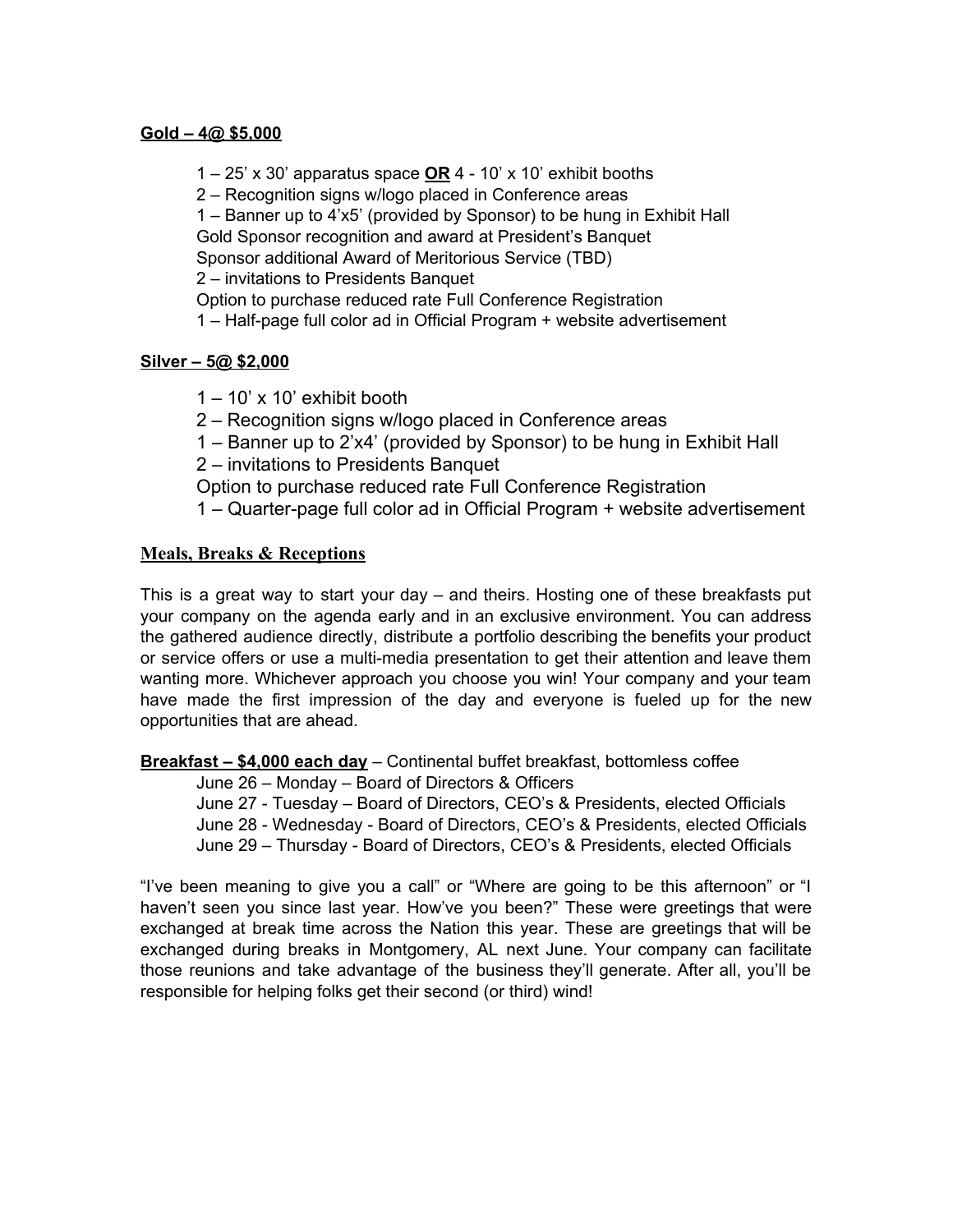**Breaks – \$2,500 each** – Coffee, soft drinks, water, Light snacks, pastries, fruits

June 26 - Monday – 1 June 27 - Tuesday – 2 June 28 - Wednesday – 2 June 29 - Thursday - 1

Make new friends in the buffet line. Watch potential clients looking at your booth as they have their lunch. Study new products and competitors with a table of new (and old) friends. As the host of one of only four luncheons, your company will be in some exquisite company. You'll have a captive audience to introduce your new products, new team members or brand new business to. Whatever your message, yours will be one that's remembered for months and months to come.

**Lunches – \$5,000 each day** – Soups, salads, sandwiches, desserts, coffee, soft drinks

June 26 – Monday – Board of Directors June 27 – Tuesday – Attendees & exhibitors June 28 – Wednesday – Attendees & exhibitors June 29 – Thursday – Attendees & exhibitors

What a way to kick off our Conference with great food and beverages right in the Exhibit Hall. Hot & cold finger foods and cold, cold beverages will be the everywhere and your company will be the one that everybody is saying "Thank you" to….and the one whose sales team gets "home field" advantage because you stepped forward to host this "Kick off" event.

June 28 – Wednesday - Welcome Reception – Attendees & Exhibitors Attend Convention Center Exhibit Hall - 3PM – 7PM – 2 @ \$4,000

# **The President's Banquet & Ball**

After four busy days of meeting, working, learning and selling, what do people want to do? Go home? Wouldn't think of it – not without one last time of fun, fellowship and remembrance with friends old and new.

First we'll have a reception with some of those cold, cold beverages and a lot of meeting and greeting with everyone dressed up and ready to go.

Then we'll have a general recon session as folks scout out the table with the best line-ofsight to our "head table" or podium or where their State is sitting. After we're seated, our Chaplain will share an invocation and thanksgiving and then the feast will begin.

As we have dessert, our President and other Board members will recognize companies like yours that have made this event possible through your generous sponsorships. They will also recognize members from our ranks who have received honors within our community over the past years.

There will be fun, food, fellowship and remembrance during The President's Banquet because your company helped to make it so.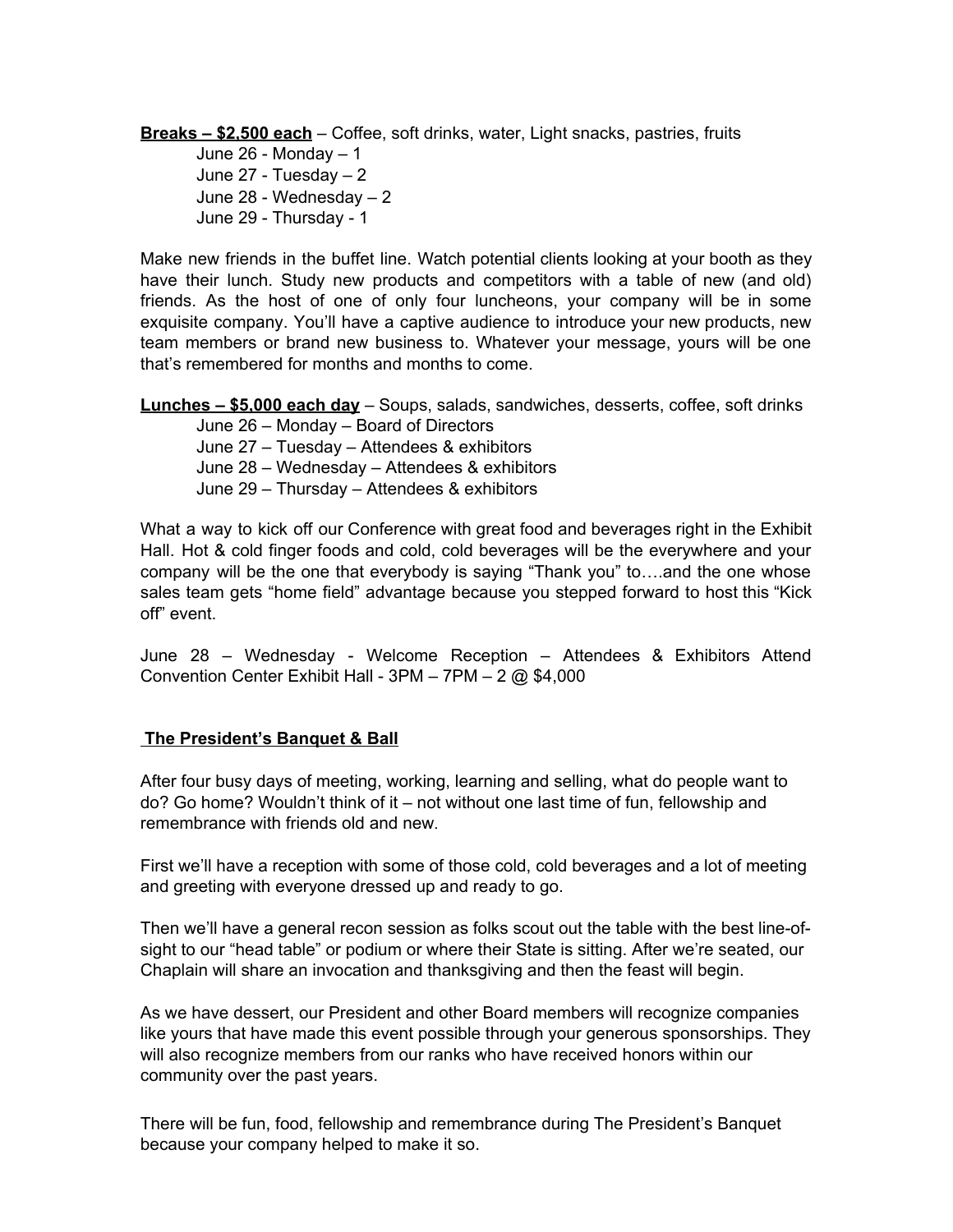## **Commander –2 x \$5,000**

8 – reservations for dinner at a table of your choosing Company logo incorporated in your table's centerpiece 2 – Recognition signs w/logo placed in reception and banquet areas Logo & recognition banner in Conference Program Schedule & website

### **Captain – 3 x \$3,500**

8 – reservations for dinner at a table of your choosing Company logo incorporated in your table's centerpiece 1 – Recognition signs w/logo placed in reception and banquet areas Logo & recognition banner in Conference Program Schedule & website

## **Lieutenant – 3 x \$2,500**

8 – reservations for dinner at a table of your choosing Company logo incorporated in your table's centerpiece 1 – Recognition signs w/logo placed in reception and banquet areas Logo & recognition banner in Conference website

## **Table Sponsor - \$1,250**

8 – reservations for dinner at a table of your choosing Company logo incorporated in your table's centerpiece

# **Education Track Sponsorships**

**Keynote Speaker** – (2) \$5,000

**Workshop Presenter** – (4) \$3,000

**Panel Sponsor** – (6) \$1,000

# **Registration Area Sponsorships**

**Lanyard Sponsor** - \$1,000 (sponsor provides 750 lanyards)

**Lead Retrieval Vendor** - \$6,000

**Attendee Bag Sponsor** - \$2,000 – (sponsor provides 500 canvas bags)

**Attendee Bag Insert** - \$250 per 500 items inserted